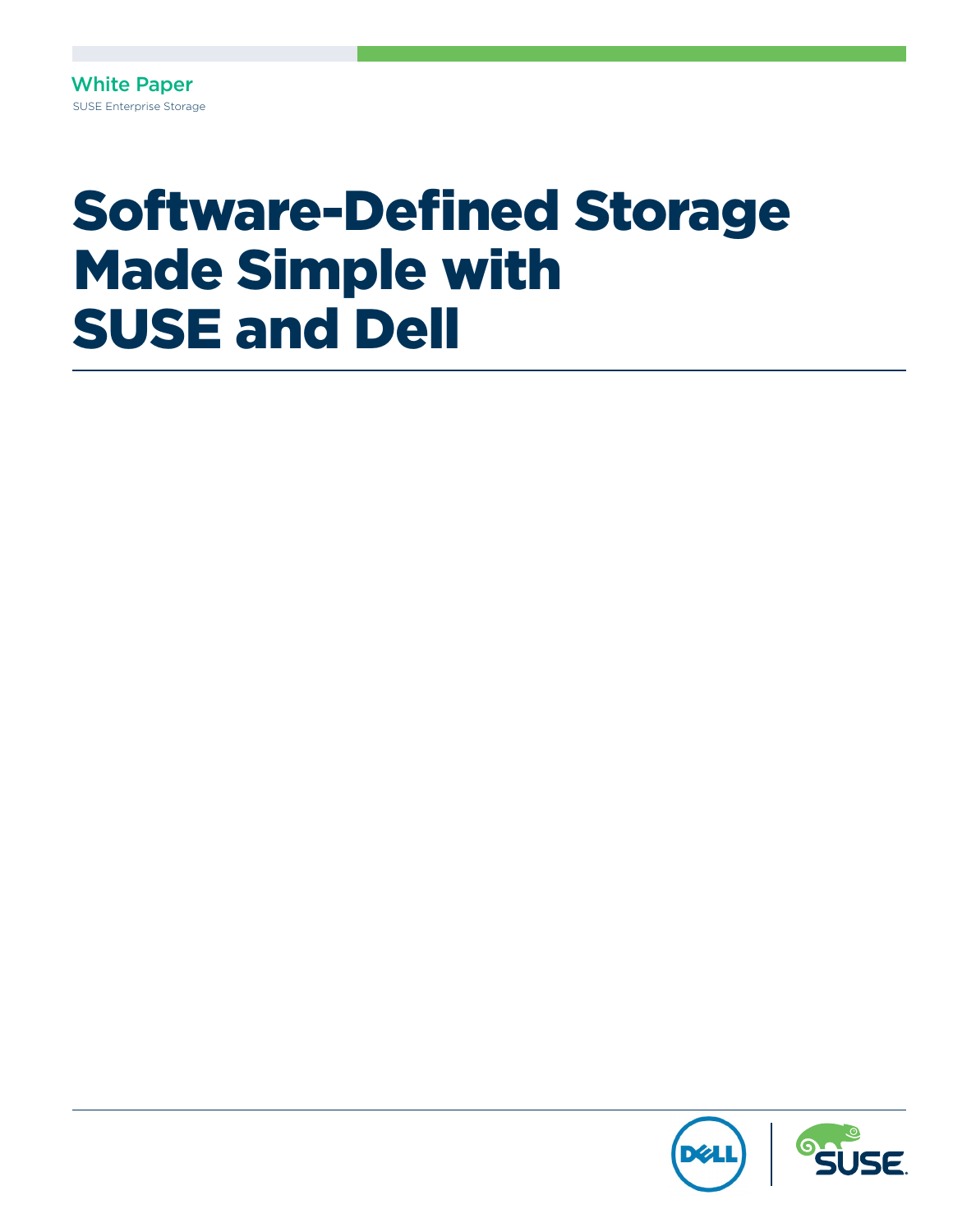# Increasing Value of Data Calls for a New Approach to Storage

Data is experienced unprecedented growth both in volume and complexity. As organizations find the need to store increasing volumes of structured and unstructured data whether for compliance requirements or for running analytics—they're faced with equally skyrocketing storage needs.

Proprietary hardware-based storage is expensive and hard to manage, and quickly becomes less of an option as data volumes swell. And cloud storage, while less expensive up front, can be complicated with service tiering and can cost more in the long run if you need to get access to your data.

Today's enterprises are adopting another approach: softwaredefined storage (SDS). This system delivers a full suite of persistent storage services via an autonomous software stack that can run on an industry-standard, commodity hardware platform. The SDS solution enables more dynamic storage provisioning so it can better handle fluctuating workload needs. It also scales easily and quickly as needed, and allows you to affordably create disk-to-disk backups.

Now SDS is even easier to implement and manage, thanks to a combined solution from Dell and SUSE. With SUSE<sup>®</sup> Enterprise Storage on Dell PowerEdge servers, you get more value and fewer constraints in managing today's growing volume of data.

# **Target Audience**

This paper is meant for architects of enterprise storage, as well as other IT professionals and managers who want to get a larger view of how a software-defined storage solution could help solve their storage challenges. This is not meant as a reference architecture or setup guide. For those in search of that kind of information, links to more technical documents are included throughout.

# **Dell and SUSE Deliver Affordable Storage That Fits Your Business**

Dell and SUSE have collaborated for almost a decade to jointly develop Linux-based solutions that solve today's complex enterprise IT challenges. The SUSE Linux operating system is a key component of many Dell software and appliance-based solutions, and SUSE Linux Enterprise Server is validated on all Dell PowerEdge servers.

Together, Dell and SUSE have created a single, integrated storage solution based on Ceph, the most popular software-defined storage solution for OpenStack today. That means it's extensively scalable and provides industry-leading storage functionality. Ceph unifies block, object and file storage and manages it all as object storage behind the scenes—eliminating the need for storage tiering.

The solution is also affordable. SUSE Enterprise Storage offers a per-node licensing model, so you're not penalized for every gigabyte you store. And you can avoid the cost of expensive, inflexible appliances and instead invest in reliable Dell servers. Combine the savings and your overall price per gigabyte stored can potentially rival that of public cloud providers—including hardware costs.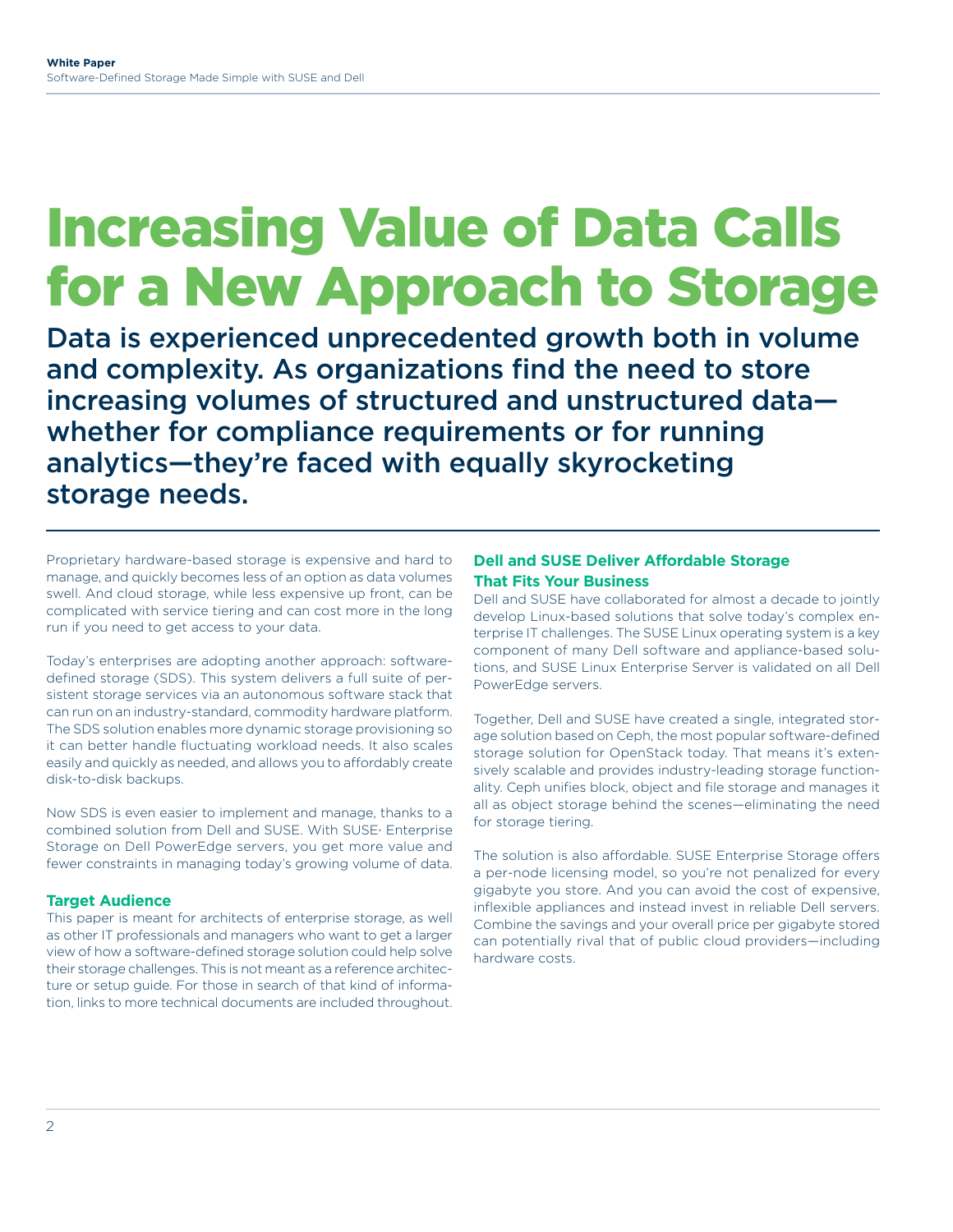<span id="page-2-0"></span>Only Dell and SUSE can deliver the storage solution that gives you affordable, unlimited scalability; one-element storage for all types of data; and maximum ease, automation and control.

A perfect example of the solution's affordability is in the use case of disk-to-disk backup. You can see exactly how SUSE Enterprise Storage stacked up against other options in IT Brand Pulse's *[TCO Case Study: Backing Up Mountains of Data to Disk](https://www.suse.com/docrep/documents/howu1od2qa/backing_up_mountains_of_data_to_risk.pdf)*.

# **A Closer Look at the Components**

#### **SUSE Enterprise Storage**

SUSE Enterprise Storage is designed as a distributed storage cluster to provide unlimited scalability from tens of terabytes to petabytes (see sidebar for more information). You can easily add Dell hardware and extend SUSE Enterprise Storage at the rate your organization needs. Because it is self-managing, your IT burden does not grow faster than your storage—the system recognizes when you add hardware and automatically integrates it into the infrastructure and redistributes workloads as needed.

Thanks to Ceph technology, a single system administrator can manage up to 3–4 PB of data, six times more than an administrator in an equivalent block-storage environment. The solution can scale even further horizontally, with increasing performance results as it grows.

Ceph also comes with erasure coding, which lets you define settings for data protection. You can determine how many device failures your cluster can tolerate before considering the data compromised. The latest iteration of Ceph, available in SUSE Enterprise Storage 5, offers BlueStore, which doubles the write performance of previous releases and significantly reduces input and output latency. It can also help you free up capacity via data compression.

We also simplify deployment and management. SUSE Enterprise Storage uses DeepSea to provide easy installation and cluster setup and openATTIC helps you easily manage and monitor your SUSE Enterprise Storage cluster.

# **SUSE Enterprise Storage Clusters**

A SUSE Enterprise Storage cluster is made up of four types of nodes. The minimum SUSE Enterprise Storage cluster consists of at least one administration node (physical or virtual), four object storage device (OSD) nodes, three monitor nodes, and one or more gateway nodes.

## Object storage device nodes

are the workhorses of the cluster and do the actual data storage. SUSE recommends a minimum of four OSD nodes for each SUSE Enterprise Storage cluster.



**Figure 1.** *A logical diagram of the various kinds of SUSE Enterprise Storage nodes and the ways they interact with the rest of your environment.*

Monitor nodes maintain information about cluster health, a map of other monitoring nodes and an overall map of the cluster. Monitor nodes also keep a history of changes performed to the cluster. SUSE recommends a minimum of three monitor nodes.

*[Continued on next page](#page-3-0)*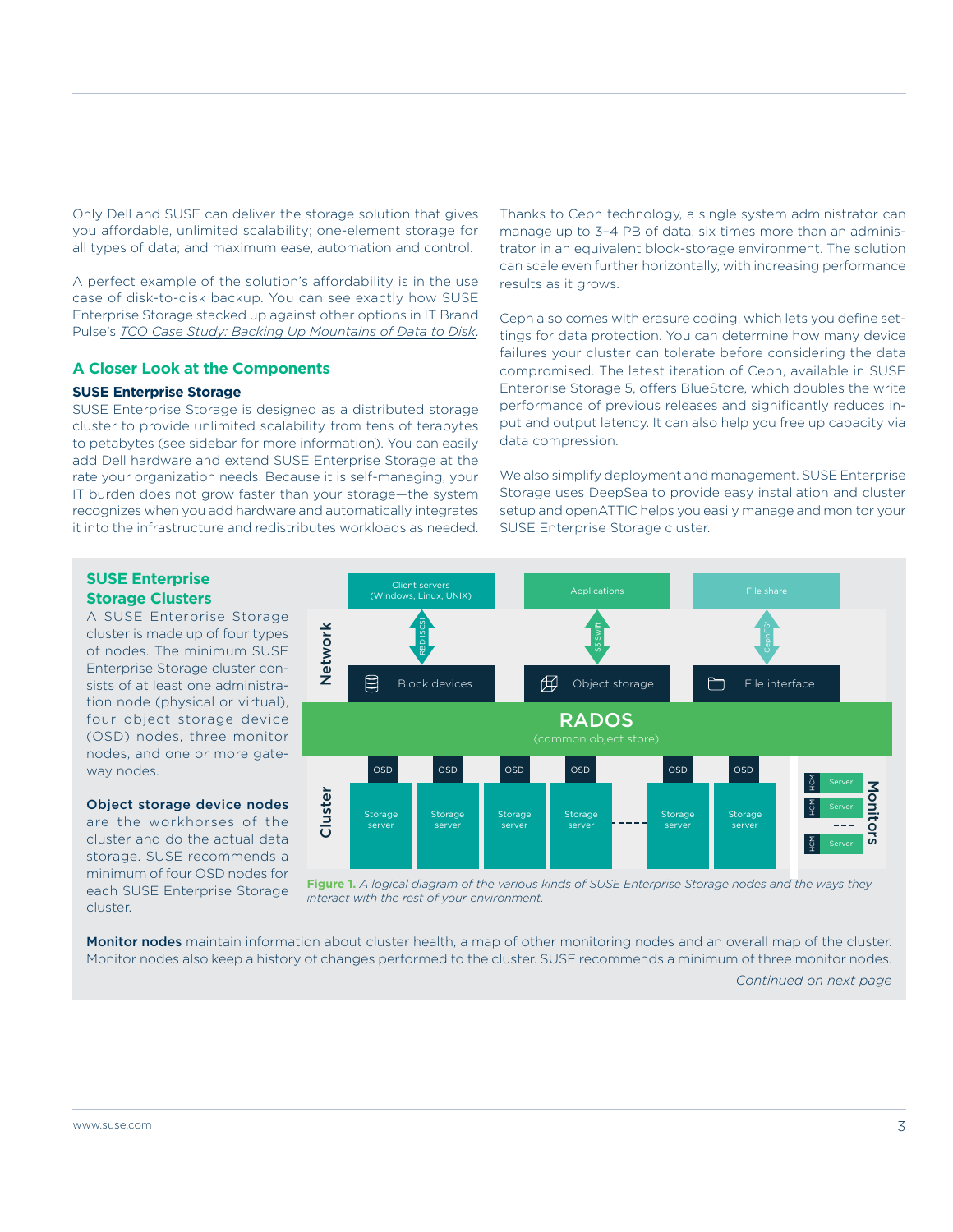# <span id="page-3-0"></span>**[SUSE Enterprise Storage Clusters](#page-2-0)** *continued*

Gateway nodes translate between your backup server and the SUSE Enterprise Storage cluster. If you have two different backup servers or archive applications, one using object storage and one using block storage, you would need two gateway nodes.

- *For object storage (such as Amazon S3 and OpenStack Swift), use a Ceph RADOS Gateway.*
- *For block storage, SUSE uses iSCSI gateways that enable block and multipathing storage to heterogeneous clients like Windows and VMware vSphere.*
- *For file storage, use either Ceph Filesystem (CephFS) or NFS-Ganesha.*

Admin nodes allow you to make changes to your Ceph cluster. They have the smallest requirements of any of the nodes and can be run as a virtual machine or on repurposed existing hardware, if desired.

You can deploy [SUSE Enterprise Storage](https://www.suse.com/documentation/suse-enterprise-storage-5/book_storage_deployment/data/ses_deployment.html) using DeepSea and Salt. Guidelines are available in the SUSE Enterprise Storage [documentation.](https://www.suse.com/documentation/suse-enterprise-storage-5/book_storage_deployment/data/ses_deployment.html)

## **Dell PowerEdge Servers**

Dell offers a full range of PowerEdge servers to fit your specific storage needs. The Dell PowerEdge R940 server platform is the latest model: a high-performance four-socket, three-unit rack server designed for reliability and scalability for missioncritical applications. It can scale to accommodate mixed workloads while maximizing the performance of your applications and managing server lifecycles.

The PowerEdge R940 supports 50 percent more Non-Volatile Memory Express (NVMe) drives than the R930, up to 48 dual inline memory modules (DIMMs, 12 of which can be NVDIMMs) and up to 6 TB of memory. It can make input/output bottlenecks a thing of the past and keep processor utilization at its peak. Proactive diagnostics and automated remediation can increase productivity by up to 90 percent.<sup>1</sup>

The range of Dell servers can accommodate any size of data center and provide efficient growth and scalability without

"With SUSE Enterprise Storage, we have built a very high-performing and scalable storage landscape at a fraction of the cost than we would have been able to with traditional storage systems."

# SIMON NAUGHTON

*Director of Infrastructure and Operations* Swinburne University of Technology

rip-and-replace costs. Dell technologies built into the servers, like the Dell OpenManage system management portfolio and the integrated Dell Remote Access Controller with Lifecycle Controller, automate and simplify many lifecycle management tasks.

## **A Solution for All the Ways You Store Data**

SUSE Enterprise Storage on Dell hardware gives you a lot of options when it comes to how you want to use the solution. Here's a look at several common workloads supported by the solution.

#### **Disk-Based Backup**

 $\overline{\phantom{a}}$ 

For disaster recovery purposes, most organizations have short and aggressive recovery time objectives (RTOs). Traditional tape backup is cost-efficient but it takes too long to retrieve data and get it back into action. That means that organizations in the past have had to invest in more expensive disaster recovery options. This often leads to duplication of effort, with a tape backup for most data and a disaster recovery backup for mission-critical data. Because of the lower cost of a SUSE Enterprise Storage solution, you have the option to store more data on-premises, and because a disk-to-disk backup solution is always on and offers rapid recovery of data, you no longer need another system. You can back up everything your organization needs while offering your end users a better RTO.

<sup>1</sup> *"Resolving Server Problems with Dell ProSupport Plus and SupportAssist," Principled Technologies lab testing report, September 2015.*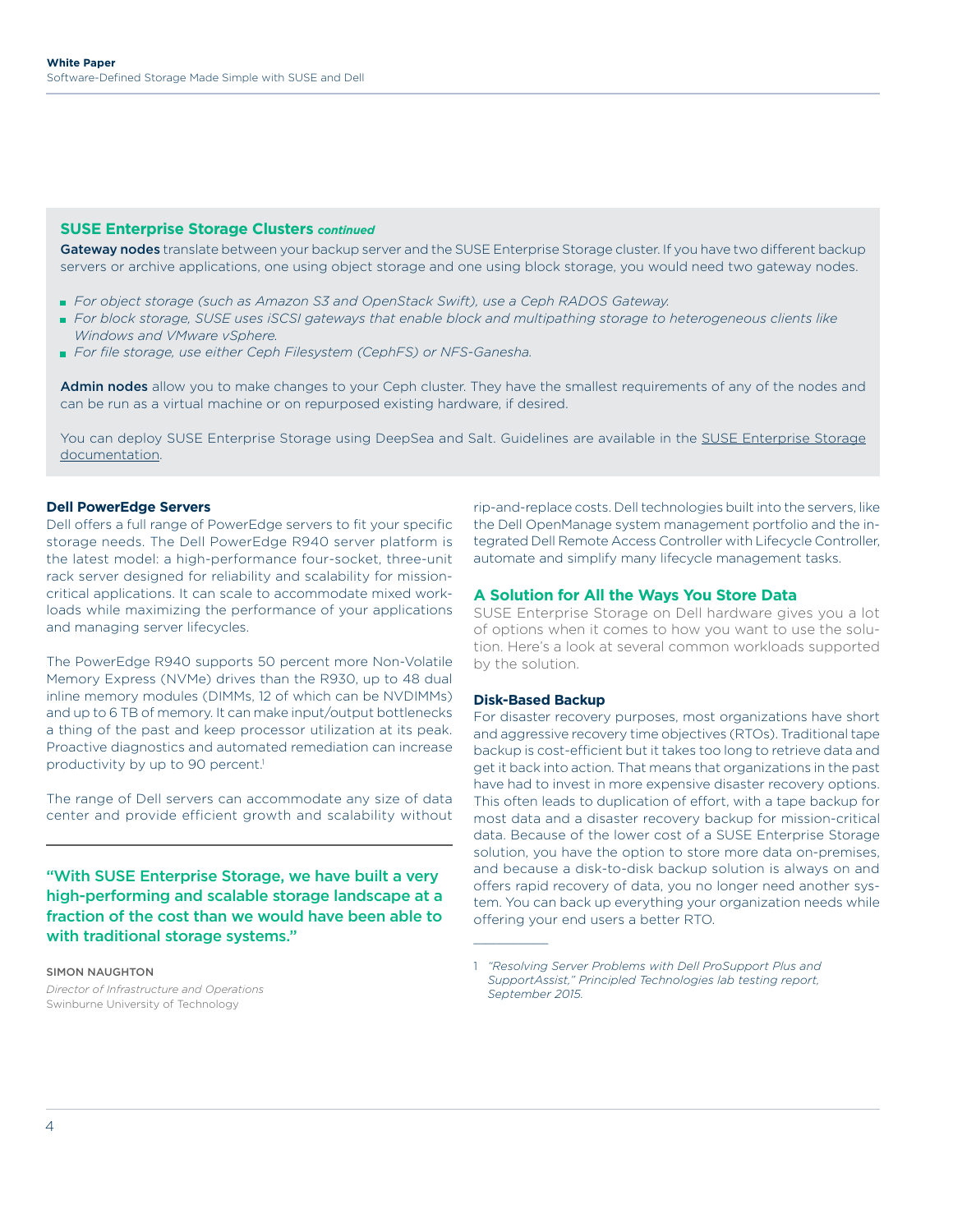



**Figure 2.** *SUSE Storage Solution for Disk-Based Backup*

#### **Archiving**

Enterprises have a lot of data that has to be stored for long periods of time. SUSE Enterprise Storage on Dell servers can act as a target for archiving systems that include Commvault, Veeam and proprietary in-house tools.

#### **LARGE FILE ARCHIVING**

Some enterprises, like those in video surveillance, healthcare or the media industry, need to store large numbers of potentially very large files. These video and content files also need to be available at all times. When data includes massive files such as video, sound and image archives; electronic medical records; or research data and simulations, SUSE Enterprise Storage on Dell servers can be an affordable way to accommodate that needed capacity and will continue to scale as needed.

"SUSE Enterprise Storage helps IT be a better partner to research teams. We can deliver rapid, reliable storage, and guarantee the security and integrity of the data we store … and we look forward to harnessing this platform to drive groundbreaking research for years to come."

#### SIMON NAUGHTON

*Director of Infrastructure and Operations* Swinburne University of Technology

Network Network Backup server Cluster interface SUSE Enterprise Storage cluster Backup Server

**Figure 3.** *SUSE Storage Solution Large File Archiving*

SUSE Enterprise Storage 5 is based on the Ceph Luminous release and increases write performance by up to a factor of two. A more pervasive support of erasure coding boosts fault tolerance, while compression and much more powerful management capabilities increase efficiency.

[www.suse.com](http://www.suse.com) 5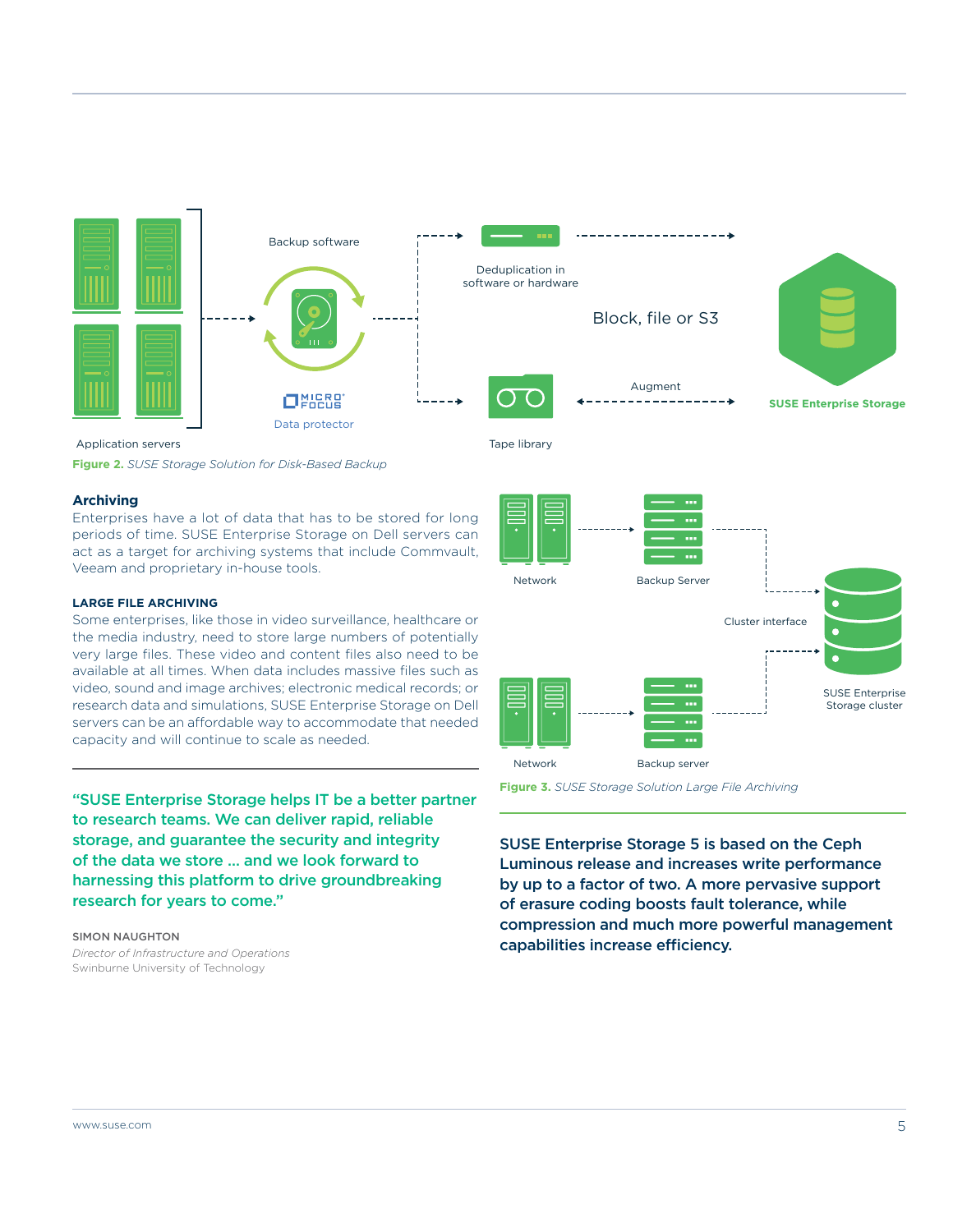

**Figure 4.** *SUSE Storage Solution for Compliance Archiving*

# **Compliance Archiving**

To remain compliant with various regulations, you may have to store emails, legal documents and other files for specified periods of time. SUSE Enterprise Storage can act as a target for compliance archiving systems such as iTernity to meet these very specific requirements.

# **Shared Storage for OpenStack**

OpenStack users greatly prefer Ceph over competitors as their storage driver for OpenStack cloud deployments.2 That's partly  $\mathcal{L}=\mathcal{L}^{\mathcal{L}}$ 

2 *"OpenStack User Survey," OpenStack Foundation, April 2016.*



# **Success Story: Swinburne University of Technology, Melbourne, Australia**

#### Challenge:

How to accommodate an ever-growing need for greater compute and storage resources without sacrificing performance and capacity—while sticking to a tight budget.

## Solution:

SUSE Enterprise Storage on Dell PowerEdge servers. The university has set up the storage environment in a high-availability configuration, continuously replicating data between its main data center and its secondary site. Swinburne uses Commvault software to provide enterprise backup and recovery, using SUSE Enterprise Storage as its cloud-based target storage.

## Results:

- *Virtually unlimited scalability to keep pace with rising data storage needs*
- *Lower capital expenditures and ongoing infrastructure costs (on-premises storage at approximately half the cost of the equivalent public cloud providers' service)*

[View the complete success story.](https://www.suse.com/success/stories/swinburne-university-of-technology/)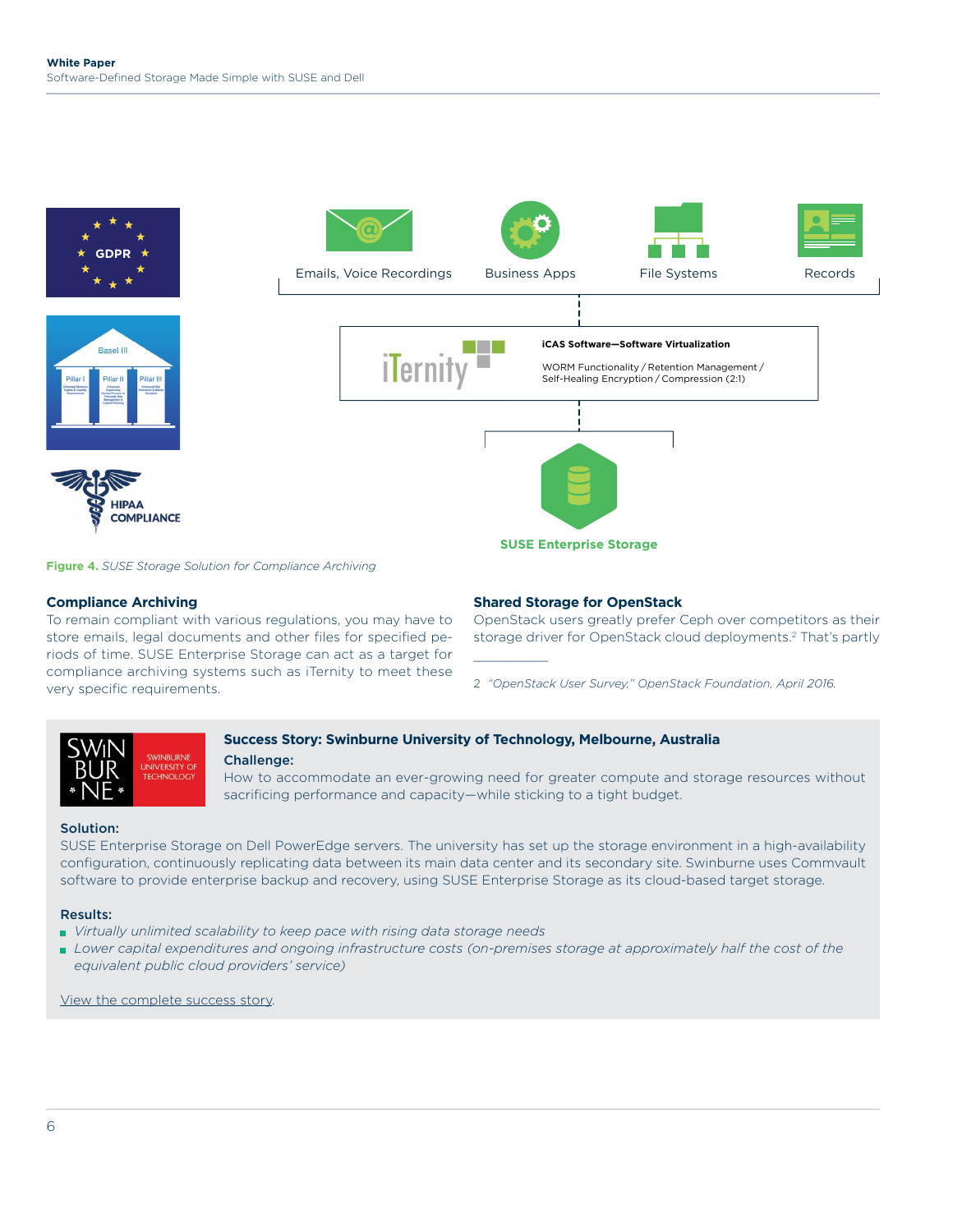because it scales well with OpenStack and also because it unifies block, object and file storage into one integrated solution. OpenStack users often use a shared storage subsystem to enable quick, live instance migration between compute resources—and SUSE Enterprise Storage can provide additional scale options at petabyte levels.

work more productively by simplifying management; and get more functionality out of the solution with the deep expertise and seamless support of industry-leading hardware and software partners.

# **Affordable, Scalable Storage Can Change the Game**

Software-defined storage from SUSE and Dell can help you get more value out of your data by storing more, longer. With cost-effective storage that effortlessly scales as your business grows, you can save money with Dell hardware; Only Dell and SUSE can deliver the storage solution that gives you affordable, unlimited scalability; oneelement storage for all types of data; and maximum ease, automation and control.